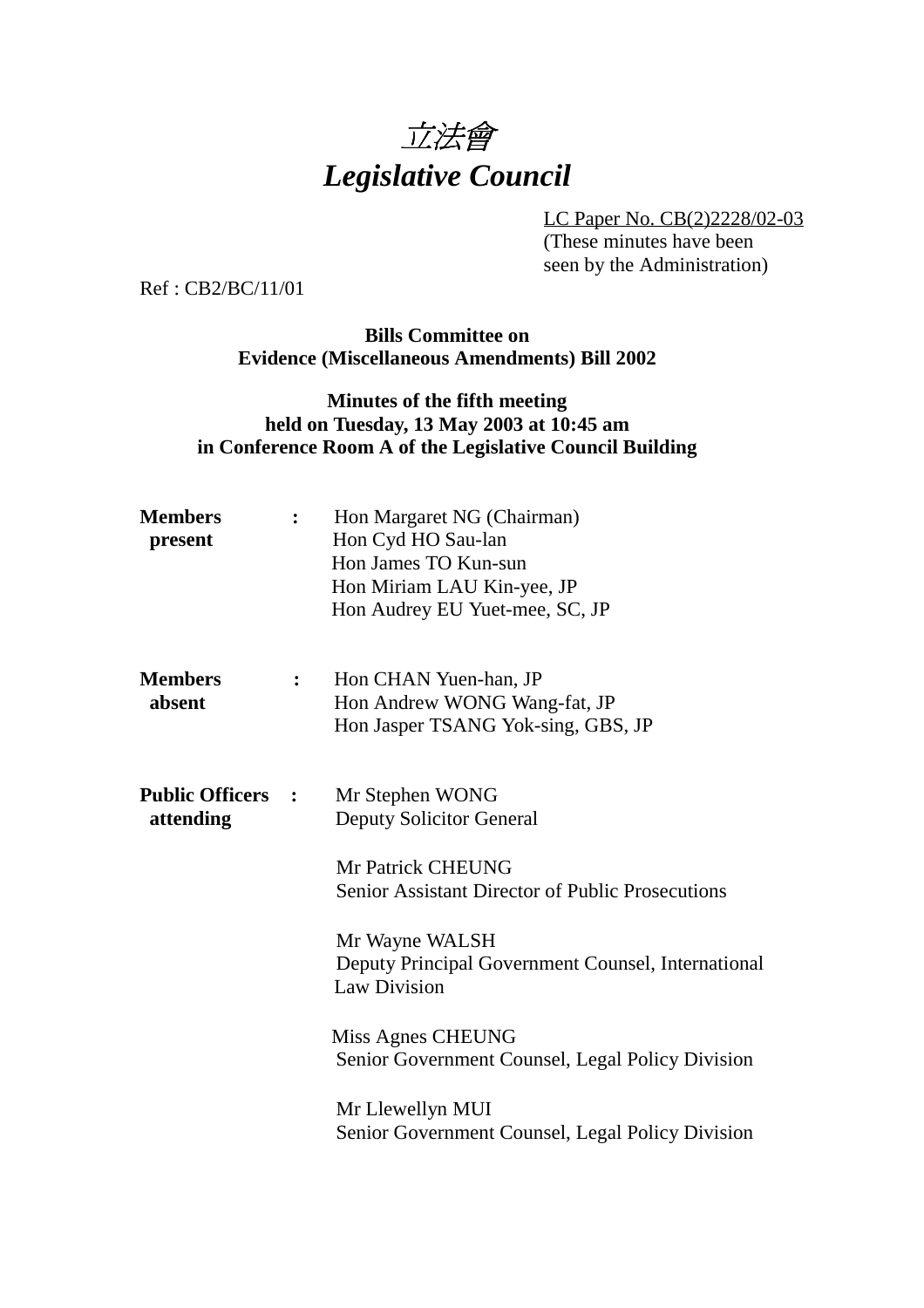|                               |                | Mr Peter KAM<br>Senior Government Counsel (Acting)<br><b>Legal Policy Division</b> |
|-------------------------------|----------------|------------------------------------------------------------------------------------|
|                               |                | Miss Selina LAU<br>Government Counsel, Law Drafting Division                       |
| <b>Clerk</b> in<br>attendance | $\mathbf{L}$   | Mrs Percy MA<br>Chief Assistant Secretary (2)3                                     |
| <b>Staff</b> in<br>attendance | $\ddot{\cdot}$ | <b>Miss Kitty CHENG</b><br><b>Assistant Legal Adviser 5</b>                        |
|                               |                | Mr Paul WOO<br>Senior Assistant Secretary (2)3                                     |

#### Action

**I. Confirmation of minutes of meetings** (LC Paper Nos. CB(2)1846 and 2051/02-03)

The minutes of the meetings on 10 and 25 April 2003 were confirmed.

#### **II. Meeting with the Administration** (LC Paper Nos. CB(2)2042/02-03(01) - (06) and 2063/02-03))

2. The Bills Committee deliberated (index of proceedings attached at **Annex**).

Draft Committee Stage amendments (CSAs) proposed by the Administration (LC Paper No. CB(2)2042/02-03(05))

3. The Bills Committee considered the CSAs proposed by the Administration in the light of the issues discussed at previous meetings. The Bills Committee in principle accepted the CSAs proposed by the Administration.

4. Members agreed to provide the proposed CSAs and the explanatory notes for the CSAs to the Hong Kong Law Society and the Bar Association of Hong Kong for their information.

 $2 -$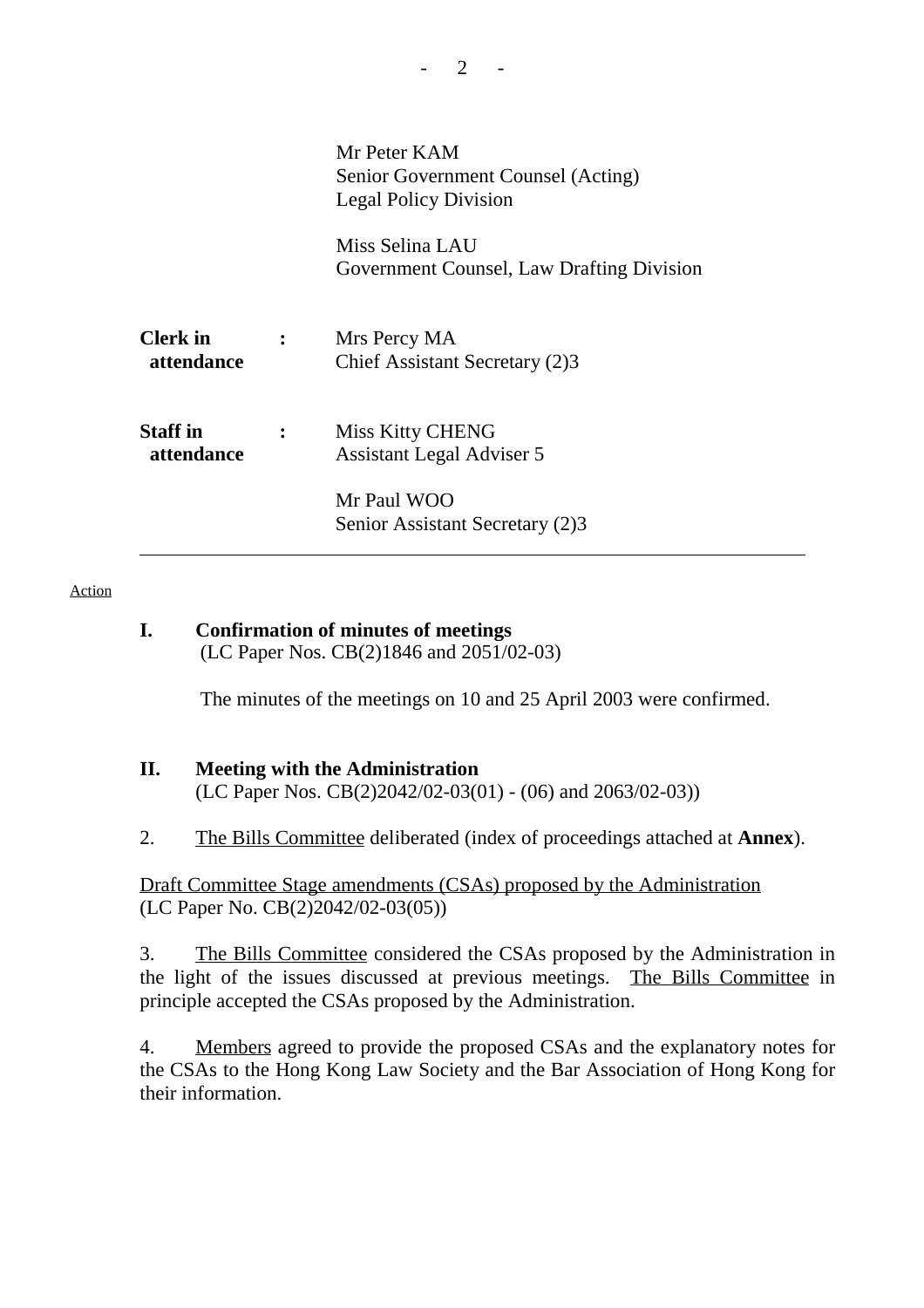Clause by clause examination of the Bill

5. The Bills Committee completed clause by clause examination of the Bill (both English and Chinese versions).

#### Follow up actions required of the Administration

6. The Bills Committee requested the Administration to provide written response to the following issues -

*Part II of the Bill*

*Clause 16 Proposed section 79I of CPO*

(a) A member had pointed out that it would be difficult for the court to determine whether the evidence of the witness could "more" conveniently be given in Hong Kong, and proposed to delete the word "more" in proposed new section 79I(2)(b). The Administration was requested to consider the proposal, having regard to the expression in similar legislation in other jurisdictions;

*Proposed section 79J of CPO*

(b) A member had enquired whether it was necessary to include the phrase "for all purposes in connection with the proceedings concerned" in proposed section 79J(1). The Administration was requested to explain the legislative intent and the implications of removing the phrase from the proposed section;

*Proposed section 79L of CPO*

(c) The Administration was requested to provide the draft rules to be made by the Chief Justice under proposed section 79L in respect of the giving of evidence by way of a live television link for the Bills Committee's consideration;

*Clause 11 Section 74 of the Evidence Ordinance*

(d) The Administration was requested to review the drafting of the English and Chinese versions of the definition of "live television link" to achieve consistency, in the light of any drafting practice on the phrase "vice versa". A member had suggested to amend the English version to read "…, audio visual facilities that enable persons at the two places to see and hear each other at the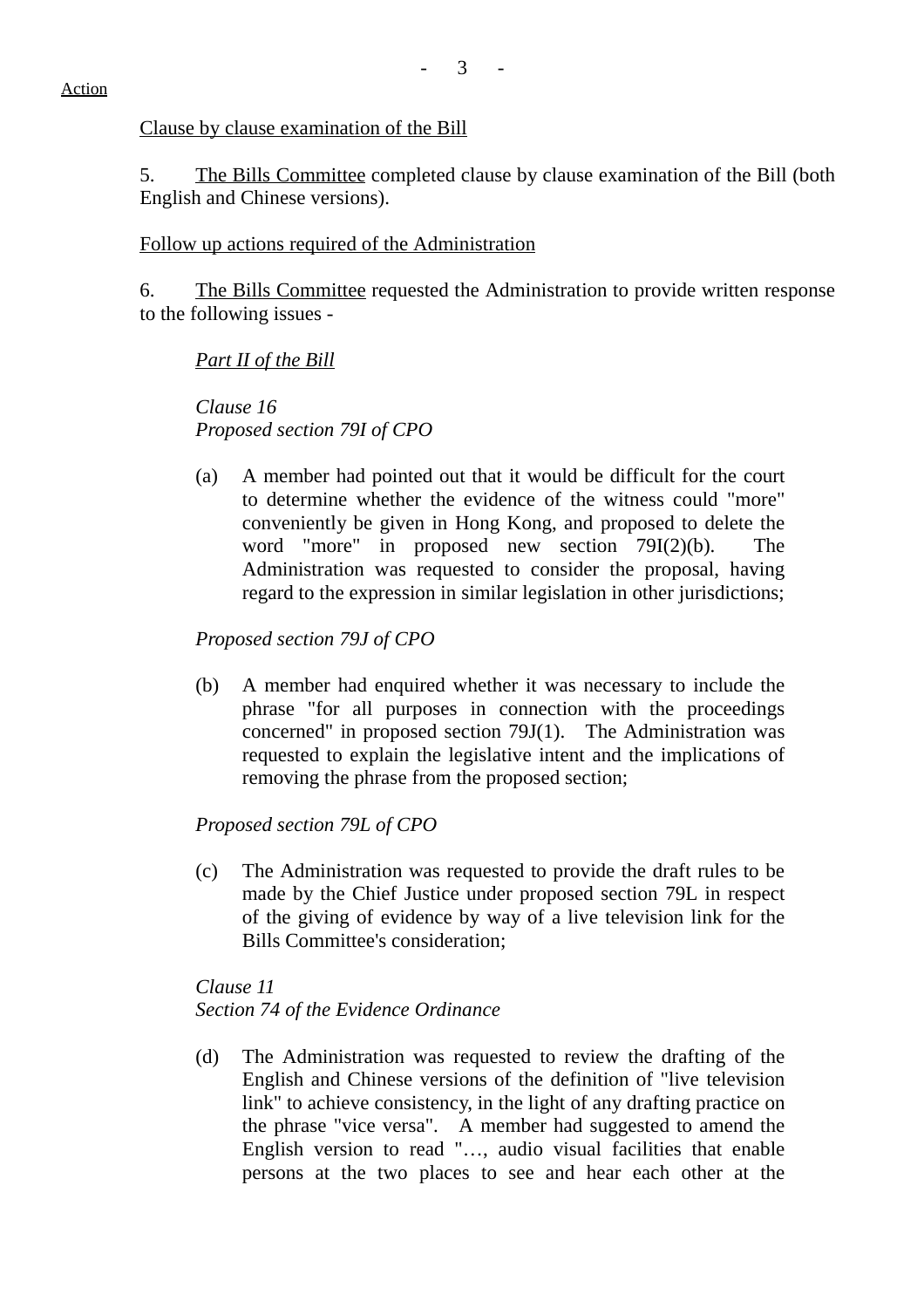respective places at the same time.";

*Clause 12 Section 76 of the Evidence Ordinance*

(e) The Administration was requested to consider a member's suggestion to amend the Chinese version of the heading of section 76 to "香港法院實現協助申請的權力"; and

#### **Others**

(f) The Administration was requested to review the Chinese translation of the terms "person charged" and "accused" in the Bill to achieve consistency.

(*Post-meeting note*: The Administration's written response to the issues raised was circulated vide LC Paper No.CB(2)2201/02-03(01). A set of draft Committee Stage amendments  $(5<sup>th</sup> draff)$  to be moved by the Administration was circulated vide CB(2)2201/02-03(02)).

## **III. Date of next meeting**

- 7. The next meeting was scheduled for 29 May 2003 at 8:30 am.
- 8. The meeting ended at 12:30 pm.

Council Business Division 2 Legislative Council Secretariat 27 May 2003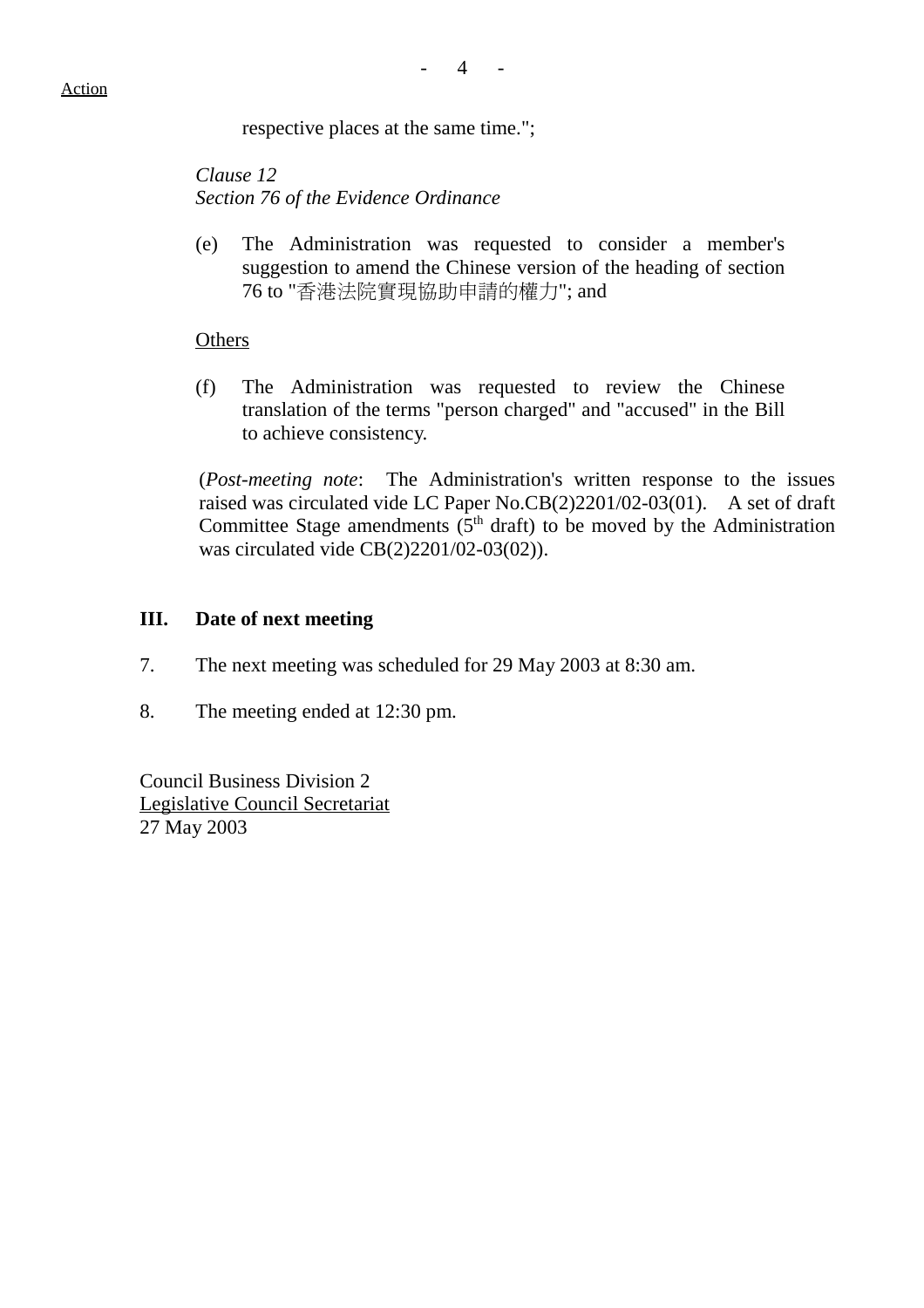#### **Annex**

## **Proceedings of the 5th meeting of the Bills Committee on Evidence (Miscellaneous Amendments) Bill 2002 Meeting on Tuesday, 13 May 2003 at 10:45 am in Conference Room A of the Legislative Council Building**

| <b>Time Marker</b> | <b>Speaker</b>                                        | Subject(s)                                                                                                                                                                                                                   | <b>Action</b>                                                                                  |
|--------------------|-------------------------------------------------------|------------------------------------------------------------------------------------------------------------------------------------------------------------------------------------------------------------------------------|------------------------------------------------------------------------------------------------|
|                    |                                                       |                                                                                                                                                                                                                              | required                                                                                       |
| $000000 - 000130$  | Chairman                                              | Confirmation of minutes of meetings on<br>10 and 25 April 2003 (LC Paper Nos.<br>CB(2)1846 and 2051/02-03).                                                                                                                  |                                                                                                |
| 000131 - 000517    | Administration/<br>Chairman                           | Admin's written response to issues raised<br>at the meeting on 25 April 2003 on Part I<br>of the Bill (LC Paper No. CB(2)2042/02-<br>$03(01)$ ).                                                                             |                                                                                                |
| 000518 - 000956    | Ms Audrey EU/<br>Administration/<br>Chairman/<br>ALA5 | Clarification on when and how many<br>times could the spouse of an accused<br>apply for exemption from giving evidence<br>under proposed section 57A(1) of the<br>Criminal Procedure Ordinance (CPO).                        |                                                                                                |
| 000957 - 001620    | Chairman/<br>Administration/<br>ALA5/<br>Ms Cyd HO    | Marked-up copy of the Bill with draft<br>Committee Stage amendments (CSAs)<br>proposed by Admin and explanatory notes<br>the CSAs<br>(LC)<br>Paper<br>for<br>Nos.<br>$CB(2)2063/02-03(01)$<br>2042/02-<br>and<br>$03(06)$ ). |                                                                                                |
|                    |                                                       | CSAs on proposed sections 57 and 57A of<br>CPO (clause 4 of the Bill).                                                                                                                                                       |                                                                                                |
| $001621 - 002052$  | Ms Audrey EU/<br>Chairman                             | Consultation with the Law Society and<br>Bar Association on CSAs proposed by<br>Admin.                                                                                                                                       | Clerk to provide the<br>draft CSAs to the two<br>professional<br>legal<br>bodies for comments. |
| 002053 - 002422    | Chairman/<br>Administration                           | Admin's written response to issues raised<br>at the meeting on 25 April 2003 on Part II<br>of the Bill (LC Paper No. CB(2)2042/02-<br>$03(04)$ ).                                                                            |                                                                                                |
| 002423 - 003222    | Mr James TO/<br>Administration/<br>Chairman           | Draft CSAs to proposed section 79I(2) of<br>CPO (clause 16).<br>Continuation<br>clause<br>clause<br>of<br>by<br>examination of the English version of the<br>Bill, starting from clause 11.                                  |                                                                                                |
| 003223 - 004100    | Mr James TO/<br>Administration/<br>Chairman           | Draft CSAs to proposed section 79I(2) of<br>CPO to specify additional criteria of<br>which the court must be satisfied before<br>giving permission under proposed section<br>79I(1) (clause 16).                             |                                                                                                |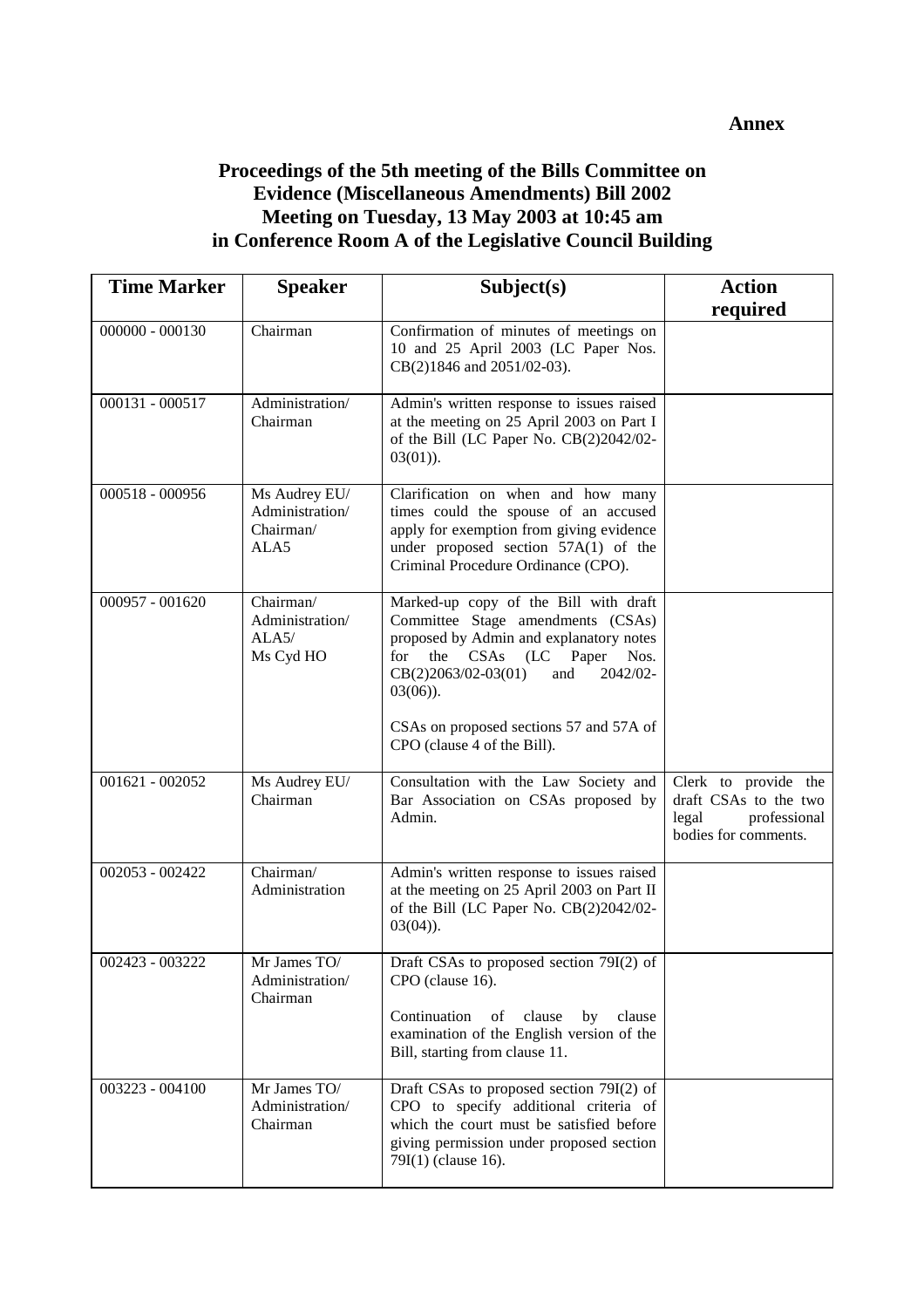| <b>Time Marker</b> | <b>Speaker</b>                                               | Subject(s)                                                                                                                                                                                                                    | <b>Action</b>                                                                       |  |
|--------------------|--------------------------------------------------------------|-------------------------------------------------------------------------------------------------------------------------------------------------------------------------------------------------------------------------------|-------------------------------------------------------------------------------------|--|
| 004101 - 005922    | Mr James TO/<br>Administration/<br>Ms Cyd HO/<br>Chairman    | Rules to be made by Chief Justice under<br>proposed section 79L of CPO.<br>Inclusion of a provision similar to Rule<br>23B(10) of the UK Crown Court Rules in<br>the Rules to be made under proposed<br>section 79L.          | required<br>Admin to provide the<br>draft Rules for Bills<br>Committee's reference. |  |
| 005923 - 010833    | Mr James TO/<br>Administration/<br>Chairman                  | threshold<br>proposed<br>section<br>The<br>of<br>$79I(2)(b)$ of CPO relating to the granting<br>of permission by the court under proposed<br>section $79I(1)$ .                                                               |                                                                                     |  |
| 010834 - 011640    | Mr James TO/<br>Chairman/<br>Administration/<br>Ms Audrey EU | Proposed section 79J of CPO.<br>Legislative intent of including the phrase<br>"for all purposes in connection with the<br>proceedings concerned" in proposed<br>section $79J(1)$ .                                            | Admin to explain the<br>implications of deleting<br>the phrase.                     |  |
| 011641 - 012144    | Chairman/<br>Administration                                  | Clauses 17 to 19 of the Bill.<br>CSA relating to clause 19(2).                                                                                                                                                                |                                                                                     |  |
| 012145 - 012324    | Administration                                               | Proposed new clauses 20, 23 and 24.                                                                                                                                                                                           |                                                                                     |  |
| $012325 - 012700$  | Chairman/<br>ALA5                                            | Clause by clause examination of the<br>Chinese version of the Bill.                                                                                                                                                           |                                                                                     |  |
| $012701 - 012858$  | Ms Miriam LAU/<br>Administration/<br>Chairman                | Chinese translation of the terms "person<br>charged" and "accused" used in the Bill.                                                                                                                                          | Admin to review the<br>translation to achieve<br>consistency.                       |  |
| 012859 - 012917    | Ms Audrey EU/<br>Administration                              | translation<br>Chinese<br>of<br>the<br>word<br>"compellable".                                                                                                                                                                 |                                                                                     |  |
| 012918 - 013220    | Chairman/<br>ALA5/<br>Administration/<br>Ms Miriam LAU       | Drafting of the English and Chinese<br>versions of the definition of "live<br>television link" in section 74 of the<br>Evidence Ordinance, in the light of any<br>drafting practice on the term "vice versa"<br>$clause 11$ . | Admin to review the<br>drafting.                                                    |  |
| 013221 - 013621    | Chairman                                                     | Examination of the Chinese version of the<br>Bill from clause 12 onwards.                                                                                                                                                     |                                                                                     |  |
| 013622 - 013754    | Ms Miriam LAU/<br>Chairman/<br>Administration                | Proposal to review and amend the Chinese<br>version of the heading of section 76 of the<br>Evidence Ordinance.                                                                                                                | Admin to consider the<br>proposal.                                                  |  |
| 013755 - 014039    | Chairman/<br>Ms Audrey EU/<br>Administration                 | Proposal to delete the word "more" in<br>proposed section $79I(2)(b)$ , having regard<br>to the expression in similar legislation in<br>other jurisdictions (clause 16).                                                      | Admin<br>consider<br>the<br>proposal.                                               |  |